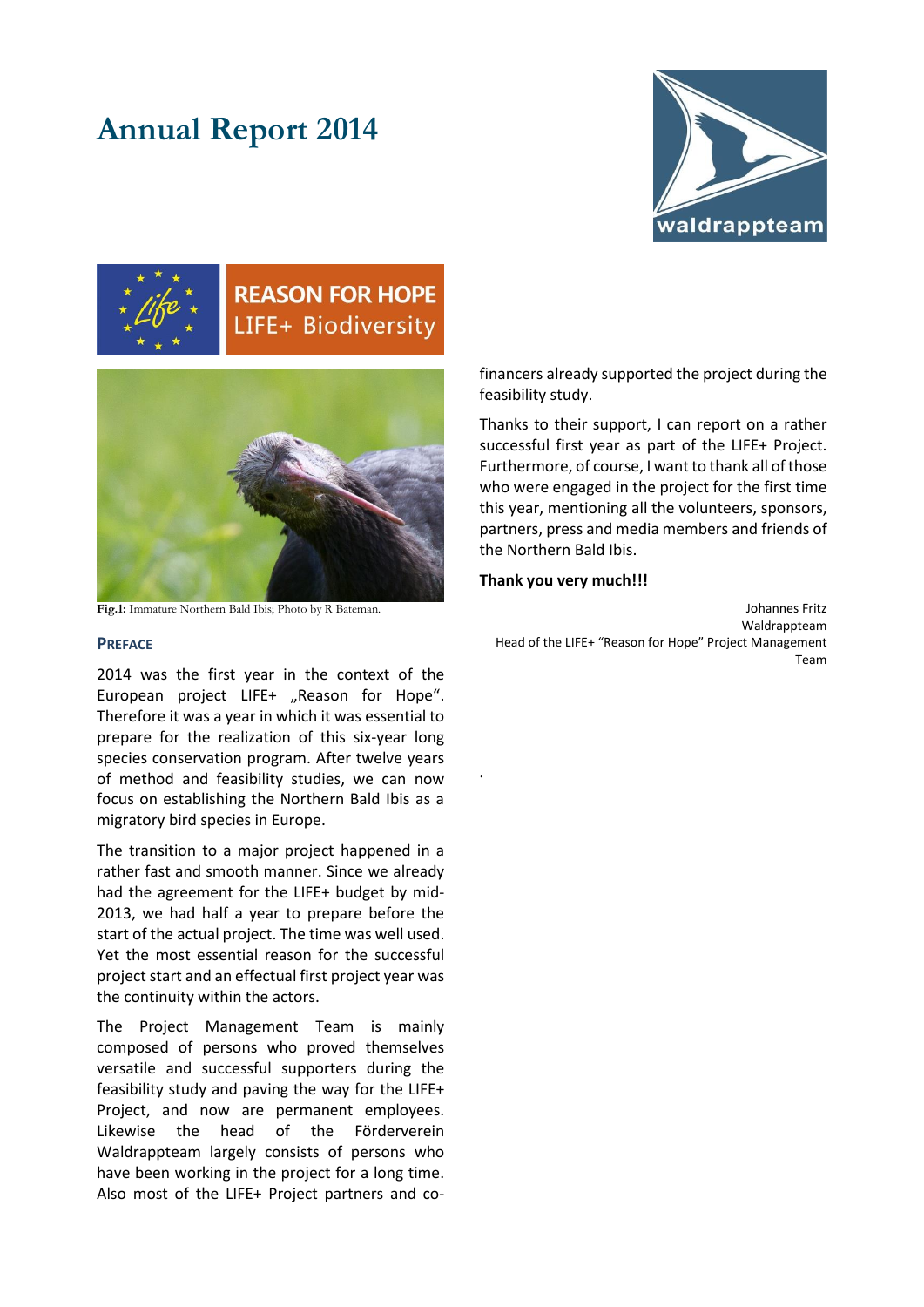#### **1. DEMOGRAPHY**



**Fig.2:** Photo by J Fritz

At the beginning of the project year we started out with a total of 23 individuals (10 females, 13 males). Details about gains and losses can be found in table 1. By the end of the year the population had grown to 43 individuals (22 females, 20 males, 1 unknown sex). In principle this is a positive balance. Considering the two breeding groups separately, the one in Kuchl near Salzburg accounts for most of the population gain. The birds in Burghausen produced plenty of offspring (12 fledged chicks), but had losses to nearly the same extend. The defined objective for the LIFE+ project is the annual population size (Tab.1: Grand Agreement). We achieved this objective in the breeding colony Kuchl/Salzburg with a plus of three individuals. Yet in Burghausen we missed the goal clearly, lacking 12 individuals to the defined number. The negative balance in Burghausen is mainly due to irregular breeding losses in 2013 (see annual report of 2013) and to the delayed autumn migration in 2014 (see 4. and 5.).

|                        |       |               | <b>BGH SBG Total</b> | <b>Breeding Group</b> |
|------------------------|-------|---------------|----------------------|-----------------------|
| Size Start 2014        | 16    | 7             | 23                   | 9                     |
| Fledged                | 12    | $\mathcal{L}$ | 14                   |                       |
| Supplementation        |       | 1             | 1                    |                       |
| Handraised             |       | 15            | 15                   |                       |
| Mortality              | ٩     |               | 9                    |                       |
| Removal                | 1     |               | 1                    |                       |
| Size End 2014          | 18    | -25           | 43                   | 9                     |
| <b>Grand Agreement</b> | 30    | 22            | 52                   |                       |
| <b>Difference</b>      | $-12$ | з             | -9                   |                       |

**Tab. 1:** Summary of the population development 2014**;** BGH: breeding area Burghausen; SBG: breeding area Kuchl in Salzburg.

#### **2. SPRING MIGRATION**



**Fig. 3:** Flight above the Adriatic Sea; Photo by AG Schmalstieg

On March 20, the first four birds left the wintering area. On March 25 the two males Hella and Jazu already arrived at their breeding site in Burghausen. A total of 12 birds left the wintering area. Only four immatures stayed there over the summer. Another 3 immatures stayed within the Italian borders as partial migrants. Yet another immature was found dead along the migratory route. The cause of death could not be determined, yet human involvement could be excluded. 13 birds reached the breeding areas in Burghausen and Kuchl. Due to injuries another 3 birds were not able to migrate on their own and were transferred to the breeding areas.

|                                            | <b>BGH SBG</b> |   |
|--------------------------------------------|----------------|---|
| Remaining in the wintering region          | з              | 3 |
| Departure from the wintering area          |                | 3 |
| losses during spring migration             | 1              | 0 |
| Arrival in the breeding area               | 10             | 3 |
| Injured birds transferred to breeding area | 2              | 1 |
| Non-migratory breeding-birds               | 5              | 4 |
| Total at beginning of the breeding season  |                | я |
| <b>Fledged chicks</b>                      | 12             | 2 |
| Supplemented juveniles                     | o              | 1 |
| <b>Total of birds end of summer</b>        | 29             |   |

**Tab. 2:** Summary for spring migration and reproduction 2014**;** BGH: breeding area Burghausen; SBG: breeding area Kuchl in Salzburg.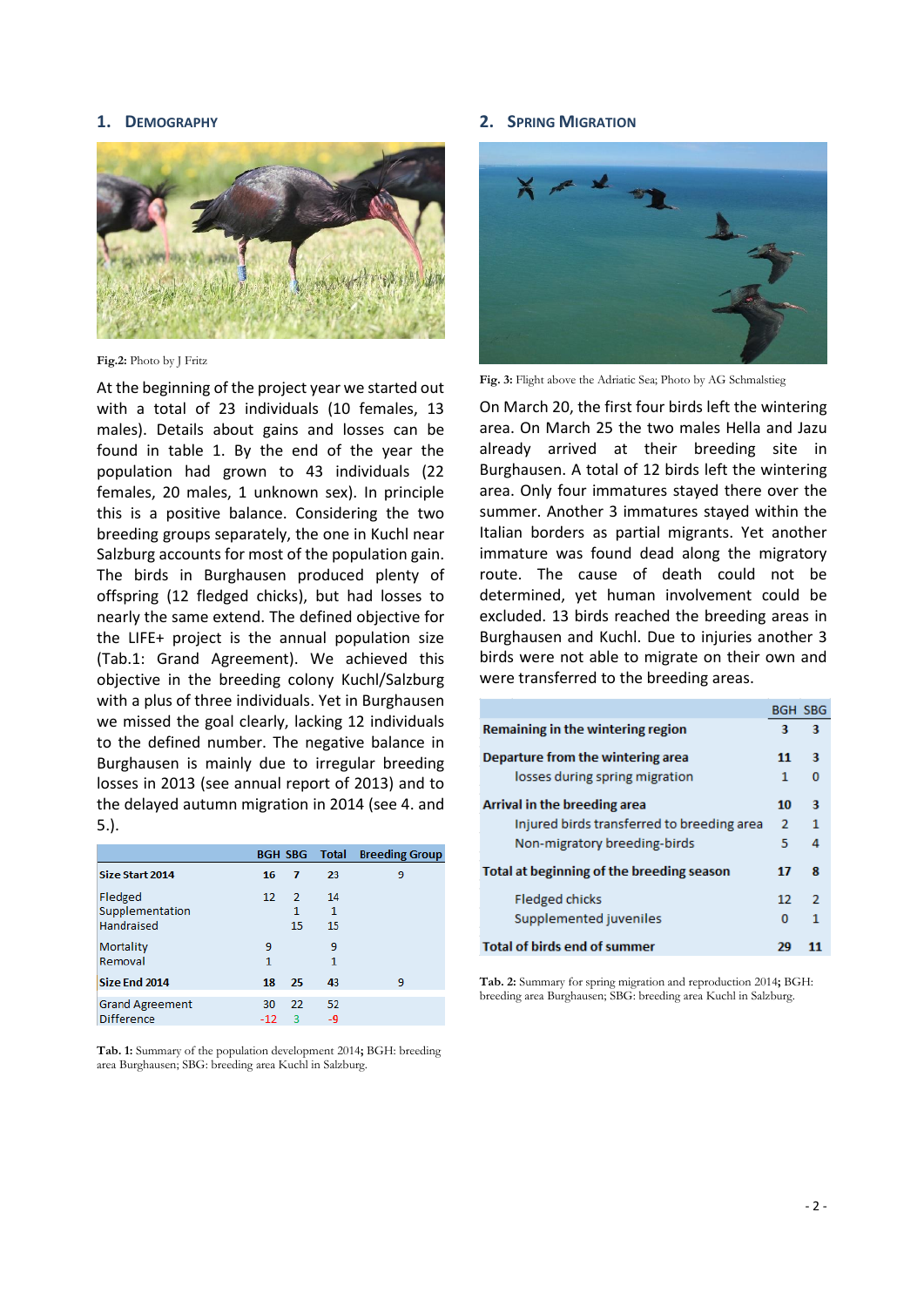# **3. SUPPLEMENTATION AND REPRODUCTION**



**Fig.4:** Adult Northern Bald Ibis with chick, breeding area Kuchl; Photo by B Aichner.

At the end of March nine birds with breeding experience were added to the two breeding colonies to increase the reproductive success, a measure which had proved to be effective in the past (Table 2). These supplementary breeding birds spent the winter in Tuscany together with the migrating birds. When the migrating birds reached their breeding areas, they found experienced breeding birds which were familiar to them, which led to fast breeding actions. In Burghausen a total of 12 birds fledged out of 6 nests, in Kuchl two nests each had one fledgling (Tab.2). At the beginning of July one already fledged chick from the breeding colony Alpenzoo Innsbruck was added to the breeding colony in Salzburg (direct supplementation). After a short time of acclimatization in the aviary, the bird was released into freedom and joined the group of experienced migratory birds.

# **4. AUTUMN MIGRATION AND ESCORT**



**Fig.5:** Northern Bald Ibises in flight; Photo C Esterer.

All birds left the two breeding areas Burghausen and Kuchl in the first half of August. For the first time a bigger flock (19 birds) of both breeding

areas gathered at the southern outskirts of Salzburg in mid-August. Around mid-September 14 birds moved on to Mittersill on the northern edge of the Hohe Tauern, the other five stayed in Salzburg. Intentions to move towards south were observed repeatedly. But in the end all 19 birds stayed north of the central mountain range of the Alps until December. The main reason for the long stay north of the alps is very likely due to the abnormally mild weather conditions (warmest winter since measurements were taken, temperature maxima of 18.4°C in December; Source: Central Institute of Meteorology, Austria).

On December 26 a sudden change in weather brought temperatures of -10°C and heavy snowfall. The birds had to be captured immediately and subsequently released in South Tyrol early in 2015. We lost two experienced migrating birds (Mikesch and Pepe) due to the sudden onset of winter.

Before 2014, not a single bird stayed north of the Alps in autumn. We presume that the extraordinary weather conditions were the direct cause for the remaining of the birds on the northern edge of the Alps. Additionally a high number of immatures (10 out of 19 birds were inexperienced immatures) and a generally low migrating experience within the group due to the young migration tradition led to the group's erratic behaviour in this irregular situation. Also in other migratory bird species a considerable delay of autumn migration and losses were reported.

Seven birds of the breeding group were transferred to the Max Planck Institute for Ornithology (MPIO) in Radolfzell on August 10, where they spent the winter in temporary free flight. In the context of cooperation between the MPIO and the Waldrappteam, different data loggers were tested on the birds. The remaining two birds of the breeding groups along with one injured migrating bird were brought to Tuscany.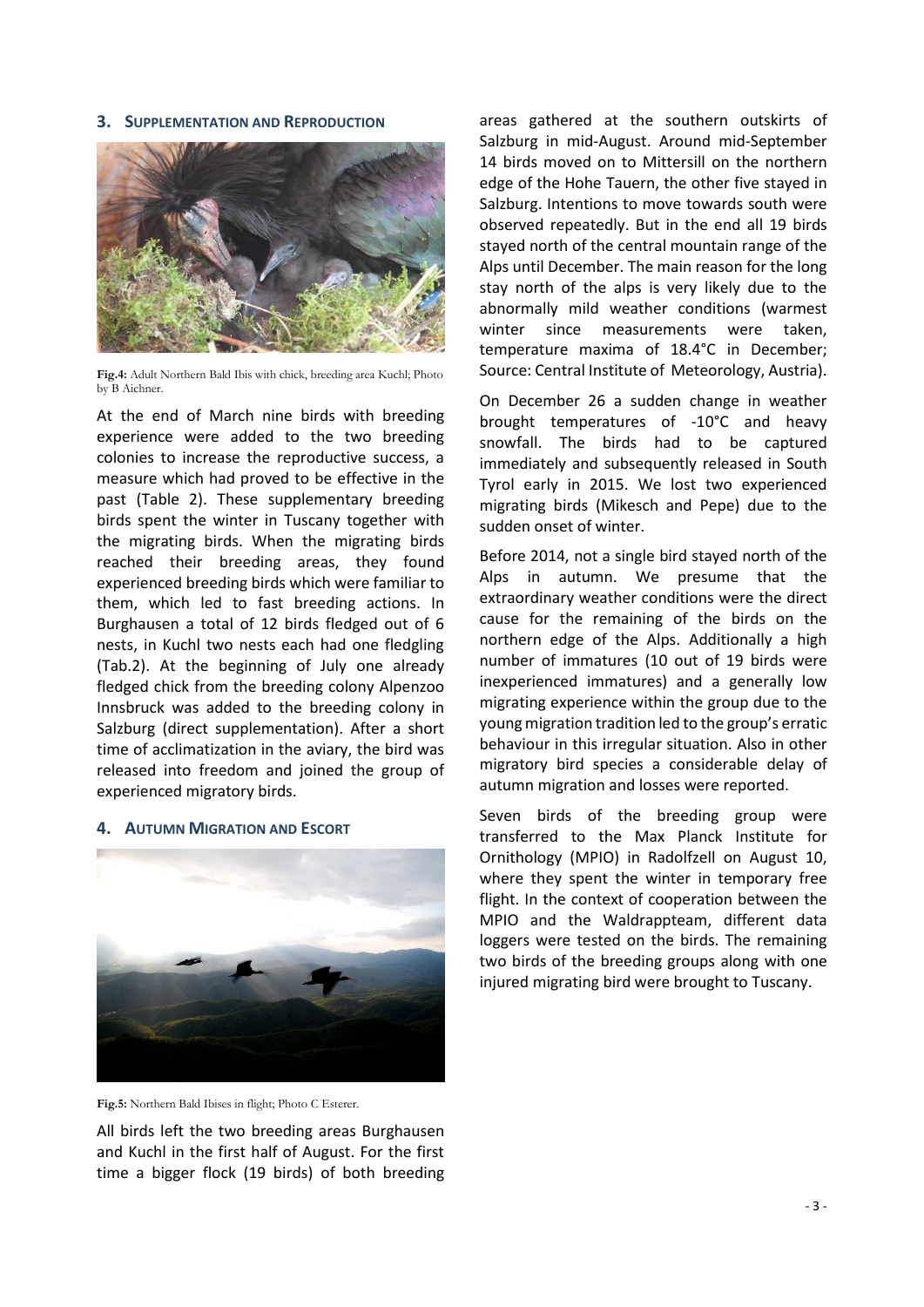#### **5. HUMAN LED MIGRATION**



**Fig. 6:** Human led migration; Pilot W Holzmüller and foster parent AG Schmalstieg, Italy 2014; Photo by M Unsöld.

In spring 2014 16 chicks were taken from the breeding colony of Tierpark Rosegg in Carinthia, Austria and raised by the staff members C Esterer and AG Schmalstieg. One bird died already the day after it was taken from its nest. The other 15 birds were raised in the Zoo Vienna in the early stage. For this a container was purchased and equipped. In late May the team moved to the training camp in Grödig near Salzburg, where the hand-rearing continued and the flight training started. On August 25 the human led migration started. W Holzmüller and J Fritz piloted the two microlights. A German film team accompanied us throughout the whole migration.

For the first time the main chain of the Alps was crossed in one stage. The total duration with four flight days and eleven days in total of this ninth human led migration was by far shorter than all of the prior migration flights. This was accomplished thanks to an excellently imprinted and trained group of juvenile Northern Bald Ibises and to the optimization of processes after year-long experience.

#### **6. SHORTY IN SWITZERLAND**



**Fig. 7:** A monument was mounted for the Northern Bald Ibis Shorty in Zug at Lake Zug, Switzerland. Photo by M Brunold.

Shorty (generation 2012), the female that already spent the winter of 2012/13 at Lake Zug in Switzerland, migrated to Switzerland again in autumn 2014. In February 2015 she was rescued in Central Switzerland with frostbitten wings and brought to the Zoo Goldau for treatment. At the end of May she was transferred to the breeding colony in Burghausen. From now on she will be part of the non-migrating breeding group to prevent her from migrating again to Switzerland.

Shorty attracted attention in media unlike any other bird of our colony and so brought the Northern Bald Ibis back to the collective memory of the Swiss population in the sense of the project.

# **7. MORTALITY**



**Fig. 8:** At this power line in Piding, Germany, four Northern Bald Ibises were electrocuted at the same time. In contrast to the regulations, the power line is unsecured; Photo by B Aichner.

In 2014 we lost 9 birds of the breeding colony Burghausen, out of which seven were experienced migratory birds. However, we did not have any losses in Kuchl near Salzburg (Tab. 4).

Another two deaths were caused by hypothermia and exhaustion due to the delayed autumn migration and a sudden onset of winter. If the birds had not been captured so quickly, the losses for sure would have been by far more serious.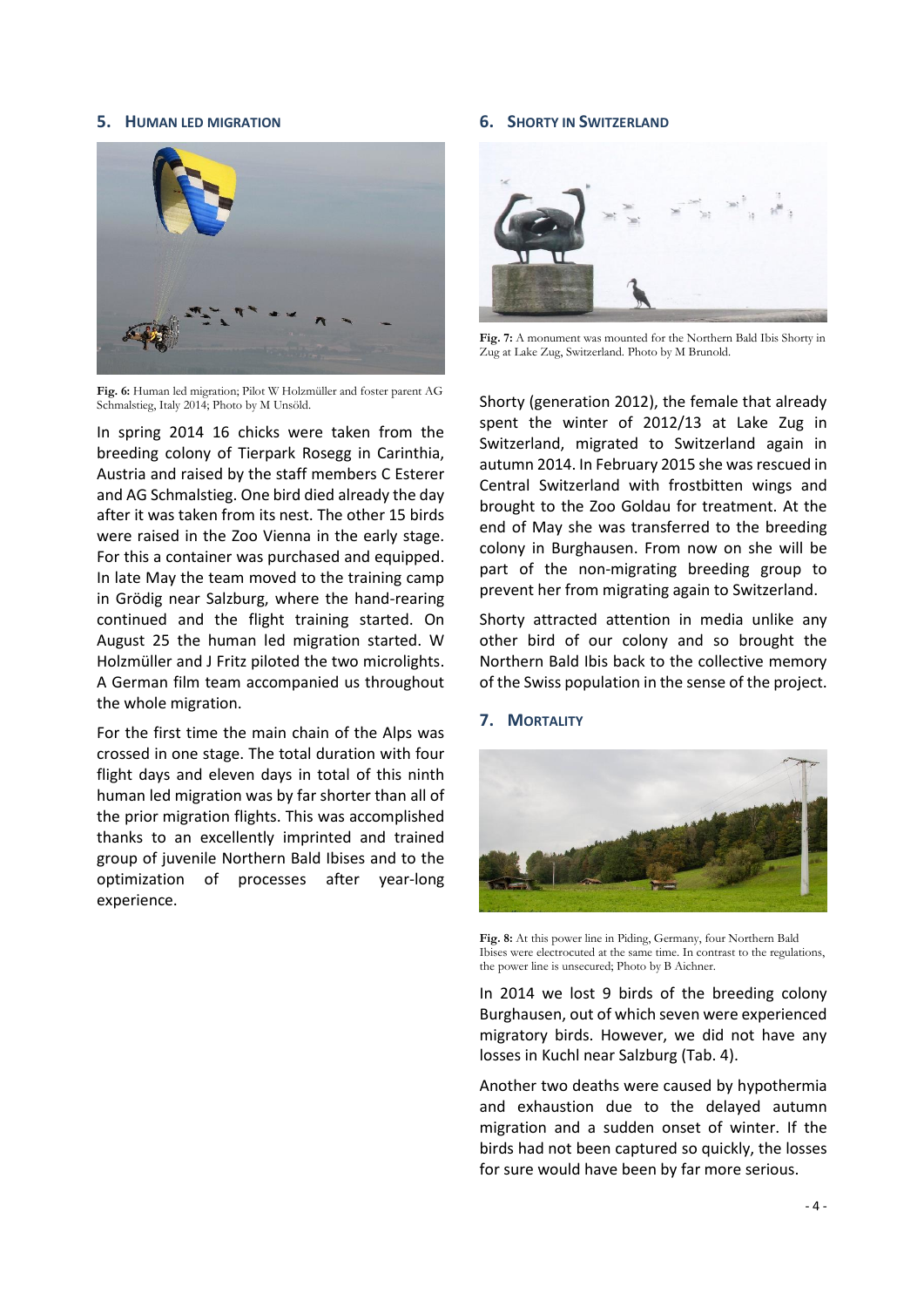One bird, which was an experienced migrant, left the breeding grounds in Burghausen with the other birds. At the beginning of September its GPS transmitter stopped working. On September 22 it was found dead in the Province of Livorno, Tuscany, with obvious gunshot wounds. It was the only bird that had independently crossed the Alps in 2014. Another 4 birds (2 adults, 2 juveniles) left Burghausen together and were electrocuted at an unsecured power line in Piding, Bavaria.

|                          | BGH | SBG |
|--------------------------|-----|-----|
| delayed autumn migration | 2   |     |
| electrocution            | 4   | Ω   |
| illegal hunting          | 1   | Ω   |
| disease                  | 1   | Ω   |
| predation                | 1   | o   |
| total                    | q   |     |

**Tab. 4:** Summary of 2014 deaths; BGH: breeding area Burghausen; SBG: breeding area Kuchl in Salzburg.



**Fig. 9:** Since 2011, five Northern Bald Ibises were shot or missing along a transect of about 30 km in the Province of Livorno, Tuscany. Thus this Province seems to be a hotspot of illegal hunting.

#### **8. RESEARCH ACTIVITIES**

#### Formation Flight (DFG 2012 Project Vo18061-1)

The data for this research project was already taken during the human-led migration of 2011. The partners were the Royal Veterinary College London, the Humboldt Universität Berlin and the University of Oxford. The two resulting publications stirred broad international interest:

# Data 2014

During the human-led migration 2014 all 15 birds were equipped with GPS data loggers (e-Obs). The flight path of every individual was registered in high resolution during the four flights (85,000 position points per bird). We will set about evaluating and publishing the data in 2015.

# Research funding application FWF

In the autumn of 2014 a funding application was submitted to the Austrian Science Fund FWF. The planned project in cooperation with renowned research institutions is based on the results that have been published so far to the basic questions about bird flight.

Voelkl B & Fritz J. Kosten und Nutzen des Formationsfluges von Vögeln. Funding Application FWF 2014.

#### **9. "REASON FOR HOPE"-FESTIVALS**



**Fig. 10:** RfH festival at Parco Natura Viva. From left: Alessandro Salvelli (FIDC), Johannes Fritz (LIFE+), Cesare Avesani-Zaborra (Director Parco Natura Viva), Jane Goodall (Jane Goodall Institutes), Marco G. Romagnoli (CCT). Photo by M Unsöld.

The first "Reason for Hope" (RfH) festival in the context of the LIFE+ project took place from May 2 to 4 at Zoo Vienna. On the three event days there were about 40,000 visitors in the zoo. The board meeting and general assembly of the Förderverein Waldrapteam and also the first meeting of the Steering Committee of the LIFE+ project were held in this context. Representatives of all eight LIFE+ partners as well as three scientific advisors(Miguel Quevedo (IAGNBI, Zoo Jerez), Chris Bowden (IAGNBI, RSPB; via Skype), Phil Seddon (IUCN, Otago University New Zealand)) participated in the meeting.

The second RfH festival took place at Parco Natura Viva near Verona, Italy on October 12. Jane Goodall (Scientist, UN Messenger of Peace) also participated in this festival. The highlight of the event was the adoption of two Northern Bald

Portugal SJ, Hubel TY, Fritz J, Heese S, Trobe D, Voelkl B, Hailes S, Wilson AM & Usherwood JR 2014. Upwash exploitation and downwash avoidance by flap phasing in ibis formation flight. Nature, 505, 399-402.

Voelkl B, Portugal SJ, Unsöld M, Usherwood JR, Wilson AM & Fritz J 2015. Matching times of leading and following suggest cooperation through direct reciprocity during V-formation flight in ibis. Proceedings of the National Academy of Sciences, 112/7, 2115– 2120.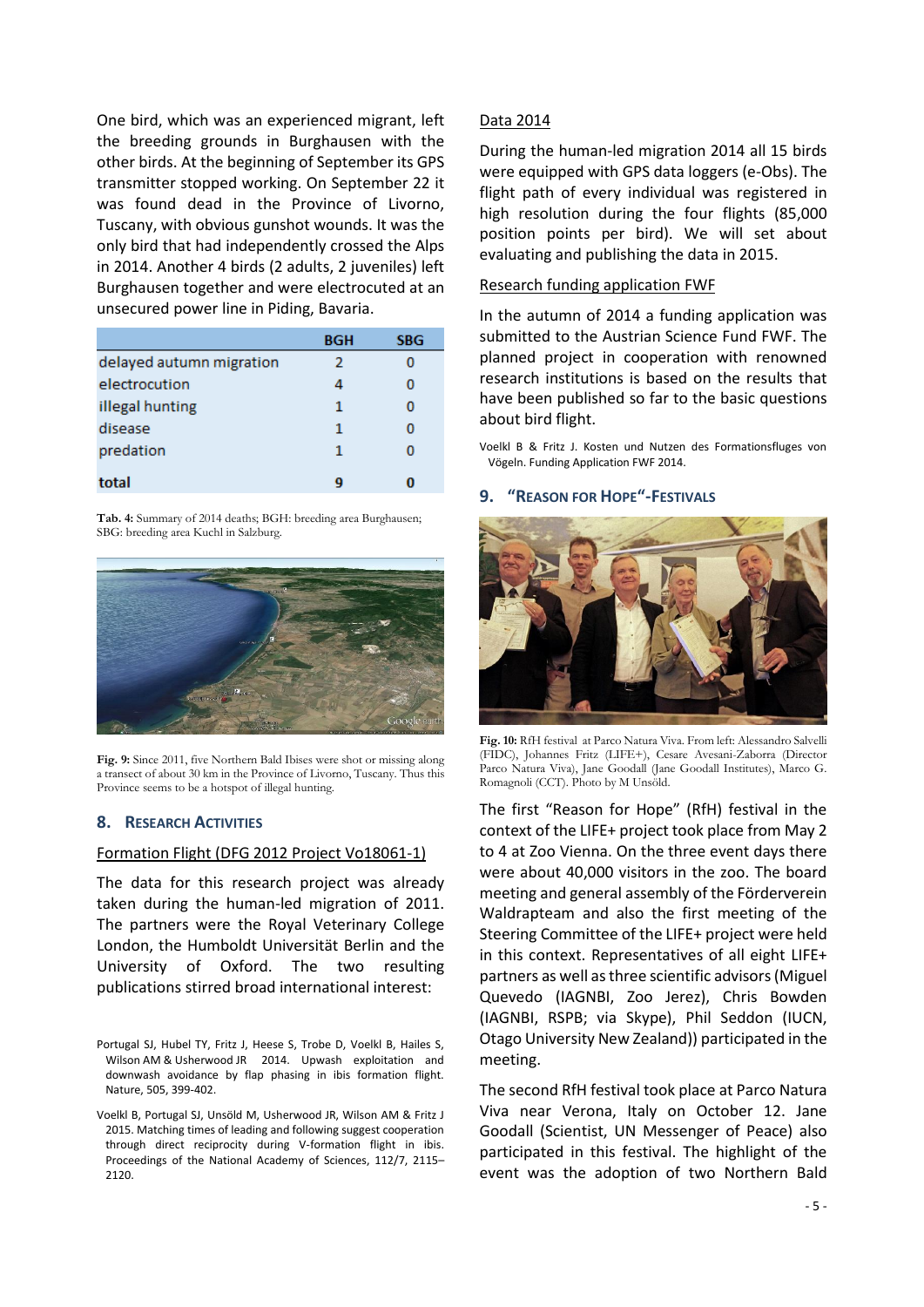Ibises and the signing of support declarations by high representatives of the Italian hunting associations Federazione Italiana della Caccia (FIDC) and Confederazione Cacciatori Toscani (CCT).

# **10. PROJECT MANAGEMENT TEAM**



**Fig. 11:** Participants in the LIFE+ Project Management Team meeting, February 2015;from left: B Gönner, D Tritscher, P Przesang, C Esterer, J Fritz, A Fritz, AG Schmalstieg, B Eberhard, C Sperger, M Unsöld, D Trobe, L Cibulski.

The LIFE+ project is managed and led by a Project Management Team which acts on behalf of the Förderverein Waldrappteam. The team mainly consists of persons who had previously been working for the Northern Bald Ibis project. J Fritz is the General Project Manager.

#### **LIFE+ PARTNERS**

Förderverein Waldrappteam (coordinating beneficiary); Alpenzoo Innsbruck, Tyrol; City of Burghausen; Konrad Lorenz Forschungsstelle; Country of Salzburg; Parco Natura Viva Garda Zoological Park; Zoo Vienna GmbH; Tierpark Rosegg

#### **SPONSORS 2014**

Bund Naturschutz in Bayern e.V.; Bundesministerium für Wissenschaft und Forschung; Ministerium für ein Lebenswertes Österreich; Mrs Maria Schram; HIT Umweltund Naturschutz Stiftung; Österreichische Zoo Organisation (OZO); Verein für Tier- und Naturschutz in Österreich. Grovni Stiftung; Zoo Schweiz; Tierpark Hellabrunn München

# **PARTNER INSTITUTIONS 2014**

CRUMA Veterinary Wildlife Management Centre LIPU; Greifvogelstation Haringsee; Max Planck Institute for Ornithology Radolfzell; Oasi dei Quadris di Fagagna; Riserva Naturale della Foce dell'Isonzo; Stazione Biologica Isola Cona; Tierarztpraxis Völkendorf; Universität Wien; Veterinärmedizinische Universität Wien; Vogelwarte Radolfzell; World Association of Zoos and Aquariums (WAZA); WWF Italy; Zoologische Staatssammlung München; WWF Oasi Laguna di Orbetello.

#### **TEAM 2014**

Altnöder Ursula; Attenberger Birgit; Böhm Christiane; Cibulski Lara; Brandstätter Constanze; Brimmer Regina; Cianchi Fabio; Czerny Tanja; Dell'Agnolo Lisa; Derkmann Waltraud; Dorfner Monika; Dorfner Renate; Eberhard Barbara; Egger-Peitler Kilian; Ehetreiber Lisa; Esterer Corinna; Feichtner Gabi & Rudi; Füreder Klara; Franzke Siegfried & Brigitte; Fritz Angelika; Fritz Johannes; Geiger Jonathan; Gönner Bernhard; Graf Stefan; Grimm Johanna; Hafner Lynne; Heese Stefanie; Hoffmann Wiebke; Holzmüller Walter & Edith; Jubel Franz; Kaindl Vincent; Käßler Birgit; Kemethofer Manuel; Kirtz Manfred; Kotrschal Kurt; Liechtenstein Emanuel; Mader-Bock Barbara; Mader Bock Benjamin; Lotz Matthias, Andrea & Stefan; Lundt Holger; Meyer Jean; Murgia Ilaria; Palme Kirsten; Pertl Elisabeth; Perco Fabio; Perco Nicoletta; Pfäffl Barbara; Pfistermüller Regina; Prillinger Klaus; Przesang Pablo; Raffetseder Christian; Rassinger Bernd; Sax Andreas; Schnöll Georg & Georg jun.; Schweikl Marseta; Scope Alexandra; Schmalstieg Anne-Gabriela; Schläffer Johann; Schroll Michael; Siering Margarete; Sommer Evelyn; Spindler Ernst-Josef; Sperger Christian; Stadter Anette & Hans; Stanclova Gabriela; Steinberger Sandra; Strebel Gunter; Travali Angela; Trobe Daniela; Unsöld Markus; Vespignani Alex; Völkl Bernhard; Weber Sandra; Weber Andreas; Weindl Josef & Familie; Wiener Siegfried; Zimmer Susanne.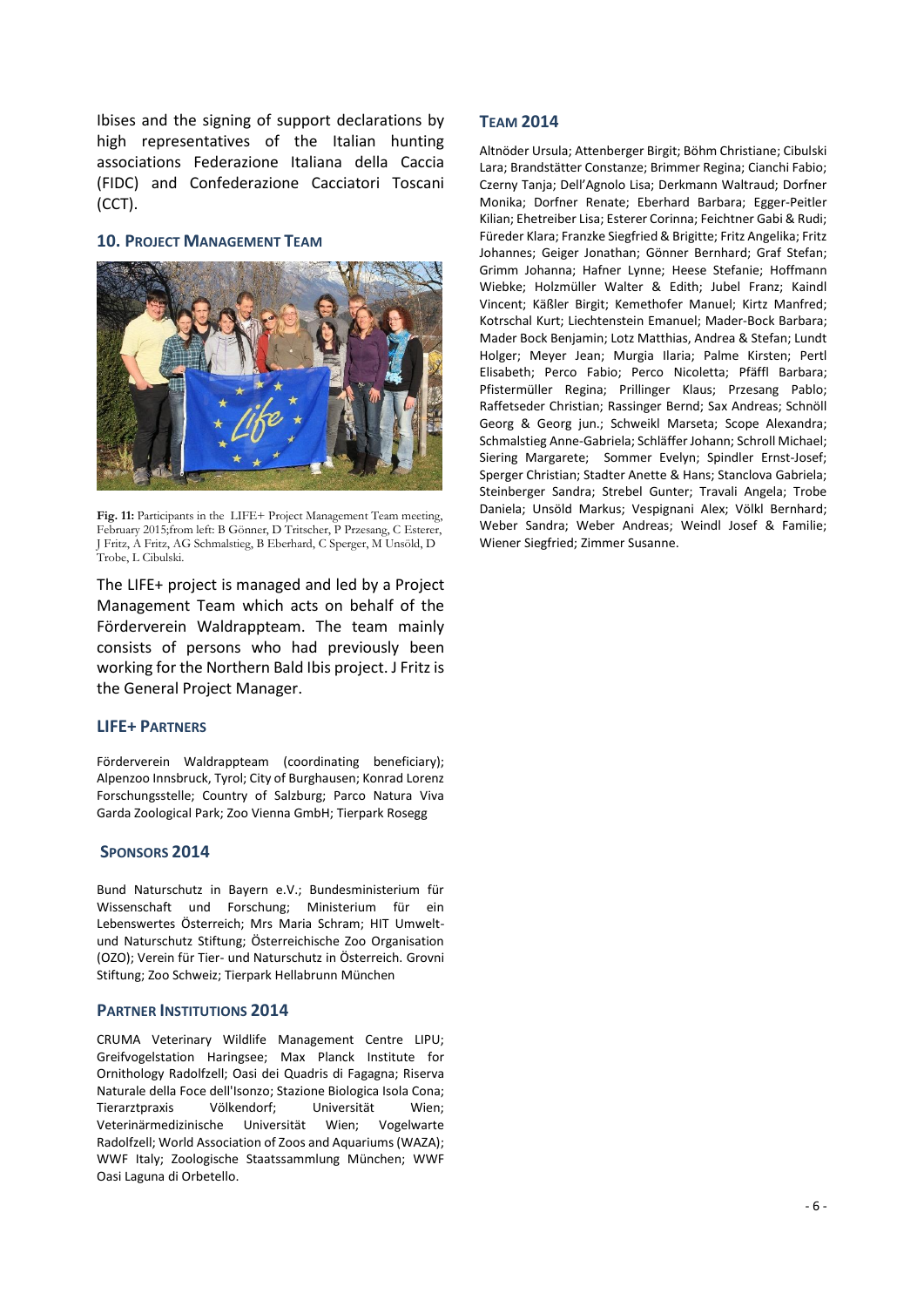# **11. ACTION REPORT 2014 (SELECTION)**

# **A.1 Permissions by national agencies**

- $\rightarrow$  Austria: permissions granted
- Germany: approval proceedings pending;
- $\rightarrow$  Italy: permission granted by the ministry;

# **A.2 Action plan in the case of an illegal shooting**

 $\rightarrow$  available, being constantly held up to date;

#### **A.3 Guidelines**

 $\rightarrow$  14. Guidelines drawn up in a modular system;

# **C.1 Breeding colony Salzburg**

- $\rightarrow$  Change of partners from Zoo Salzburg to County of Salzburg;
- Setting up and launching the new breeding structure at Georgenberg/Kuchl;
- Reproduction: 2 fledged juveniles;
- $\rightarrow$  Supplemented chicks: 1 (from the Alpenzoo Innsbruck);
- Population size end of 2014: 25 individuals  $(+3, 22/25$  [target/actual]);

#### **C.2 Breeding colony Burghausen**

- $\rightarrow$  High losses in 2013/14, especially of experienced migrants;
- Reproduction: 12 fledged juveniles;
- Population size at the end of 2014: 18 individuals;  $(-12; 30/18$  [target/actual]); Consequence: at least one, more probably two additional hand-rearings and human-led migrations for this breeding area in 2015/2016 (see C.3 & C.5);

#### **C.3 Breeding colony Überlingen**

- Establishment of the colony at the earliest in 2016 (see C.2 & C.5);
- $\rightarrow$  Population size: 0 (0/0);

# **C.4 Wintering area WWF Oasi Laguna di Orbetello**

- Aviary for the management of the colony in place;
- Management of the colony mainly done by D Trobe (Project Management Team) and Angela Travali (local subcontractor);

#### **C.5 Human-led migration (HLM)**

- $\rightarrow$  Successful HLM in 2014 with 15 chicks from Tierpark Rosegg (Carinthia);
- Hand-rearing at Tiergarten Schönbrunn (Vienna) from April 23 to May 20 2014;
- $\rightarrow$  May 21 2014: relocation to the trainings camp at Grödig/Salzburg;
- Foster Parents C Esterer, AG Schmalstieg (Project Management Team); Pilots W Holzmüller (Subcontract), J Fritz (Project Management Team);
- $\rightarrow$  Team size: 13 persons;
- Duration: 11 days (August 25 September 04 2014); total distance: 944 km; 4 day stages (236/301 km [mean/max]);

#### **C.6 Breeding colony Rosegg**

Output 2014 for hand-rearing: 16 chicks; 24 juveniles in total;

# **C.7 Breeding colony KLF**

Output 2014 for hand-rearing: 0 chicks; 6 chicks in total;

#### **C.8 Genetic Screening**

- $\rightarrow$  Marker development finished (MSc Sarah Wirtz, University of Trier/Germany);
- Sampling in zoo colonies, sedentary colonies and of all birds of the LIFE+ project ongoing;
- Management of action C.8: Alpenzoo Innsbruck (Tyrol);

# **C.9 GPS Monitoring**

- All birds are equipped with fleetronic tracking devices (battery powered; two types);
- $\rightarrow$  Valid data in 2014: 40.000 position points;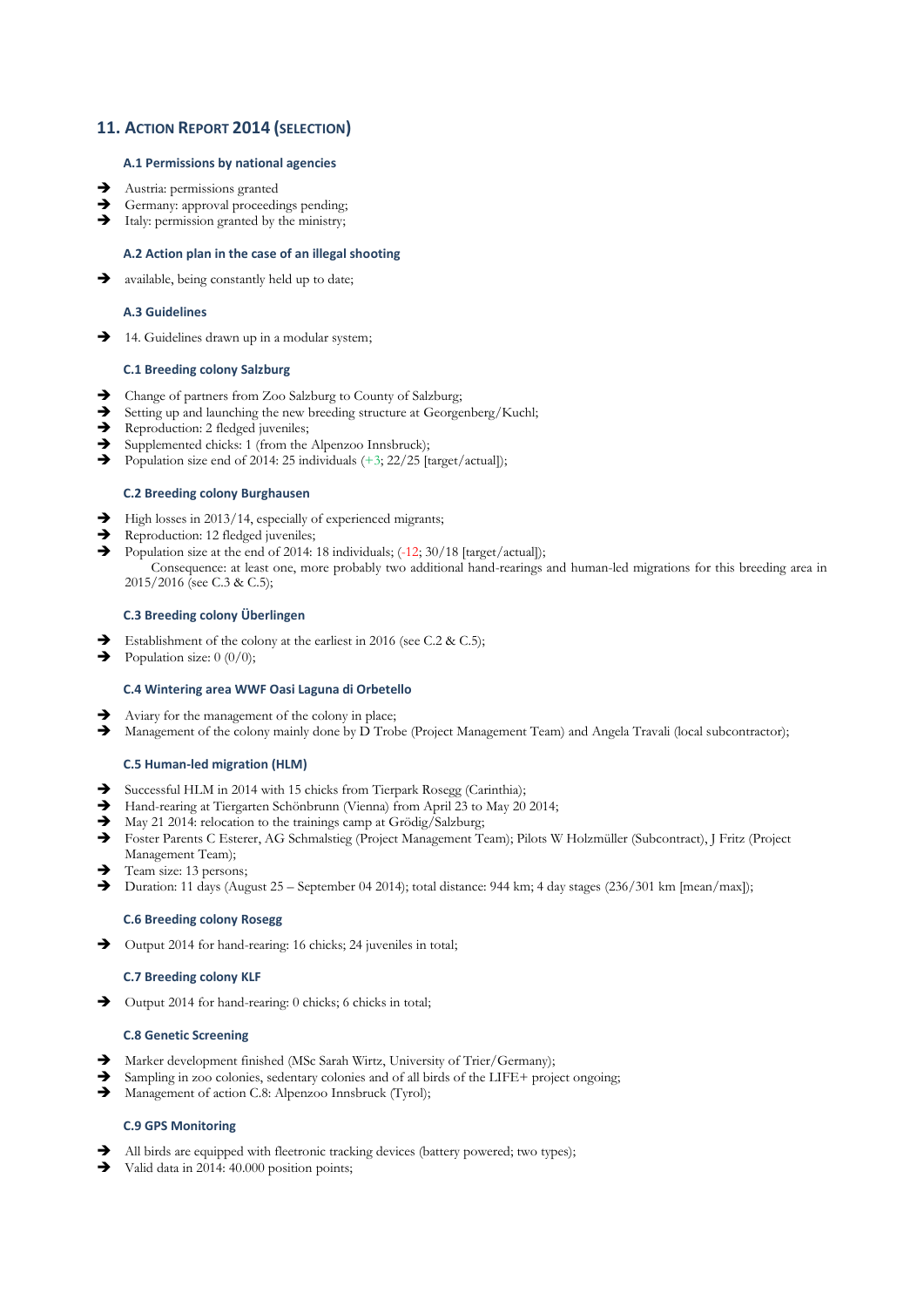#### **C.10 Measures against illegal hunting of birds**

- Startup of escorting the migratory birds during the autumn migration: September 16/17 2014 at Parco Natura Viva; 10 participants;
- $\rightarrow$  Escorting at the end of 2014 still ongoing because of the delayed autumn migration (2014: 7.372 km driven by car);
- $\rightarrow$  Online-database for the administration of contact details; 99 entries so far;
- $\rightarrow$  Losses due to illegal hunting reduced  $\rightarrow$  2013: 1 shooting; 2014: 1 shooting;

#### **C.11 Reason for Hope (RfH) Festival**

- RfH Festival at Tiergarten Schönbrunn (Vienna) May 2-4; 40.000 visitors;
- RfH Festival at Parco Natura Viva (Bussolengo) October 11-12; 400 visitors; Jane Goodall participating; high media attention; 2 adoptions of NBI by representatives of Italian hunting associations; 10 adoptions of NBI by Italian school classes;

#### **C.12 Food and veterinary supply**

- $\rightarrow$  Food: logistics optimized; residual waste reduced by using tins;
- Quantity of food: 2014  $\sim$  880 kg of food (1941 tins), centrally prepared at Tiergarten Schönbrunn;<br>Veterinary supply under direction of Dr. Alexandra Scope, VetMed University Vienna; other veteri
- Veterinary supply under direction of Dr. Alexandra Scope, VetMed University Vienna; other veterinaries: Dr. Jean Meyer /Carinthia, Dr. Eva Haberpeuntner/Salzburg a.o.
- $\rightarrow$  two veterinary screenings of the colonies in 2014, without special occurrences;

#### **D.1 Impact on conservation targets**

- GPS Tracking: 100% of the population;
- scientific analysis ongoing; Output 2014 e.g. Master Thesis M Bichler (publication manuscript); Veterinary Screening: twice a year scanning the whole population; additionally continuous screening; Veterinary Database established and maintained by A Scope;
	- Scientific analysis ongoing;
- Coordination with the *International Advisory Group for the Northern Bald Ibis* (IAGNBI) continuously ongoing; Membership of J Fritz of IUCN Stork, Ibis and Spoonbill Specialist Group;

#### **D.2 Impact of public relations**

Media clipping 2014: Cooperation with Tiergarten Schönbrunn and Parco Natura Viva; see E.6;

#### **E.1 Homepage**

Number of accesses in 2014: 1.037.403; different visitors: 15.776

#### **E.2 Noticeboards**

 $\rightarrow$  Noticeboards produced for all project sites; partially installed;

#### **E.4 Trailer and Video clip**

Produced in three languages, each version as trailer  $(00:47)$  and video clip  $(03:16)$ ; online available on our homepage and on YouTube;

#### **E.5 NBI Tracking App**

- $\rightarrow$  Online available via Android and Apple Store;
- Features still missing: Filter, Search; Italian version;

#### **E.6 Overall public relations**

- $\rightarrow$  2014: 138 media reports;
	- 7 own publications;
	- 4 major TV productions;
	- 9 registered TV transmissions;
	- 9 press releases;
	- NATURE Paper;
	- PNAS Paper at the beginning of 2015;
- $\rightarrow$  Folder (GER, IT, ENG, Calendar, Info poster (GER, IT, GB), children´s book (Cooperation with TGS);
- Facebook GER (1.857 Fans, range of the posts: 3.433); Facebook IT (1.079; 1.688);
- $\rightarrow$  E-Newsletter GER (406 user); IT (51); GB (36);

#### **E.7 Networking**

- → Networking a.o. with Green Teen Foundation; Projecto Eremita; Sparkling Science; LIFE+ Großtrappe;
- J Fritz 10 lectures (GER, AUT, IT, CH), M Unsöld 4 lectures (GER);